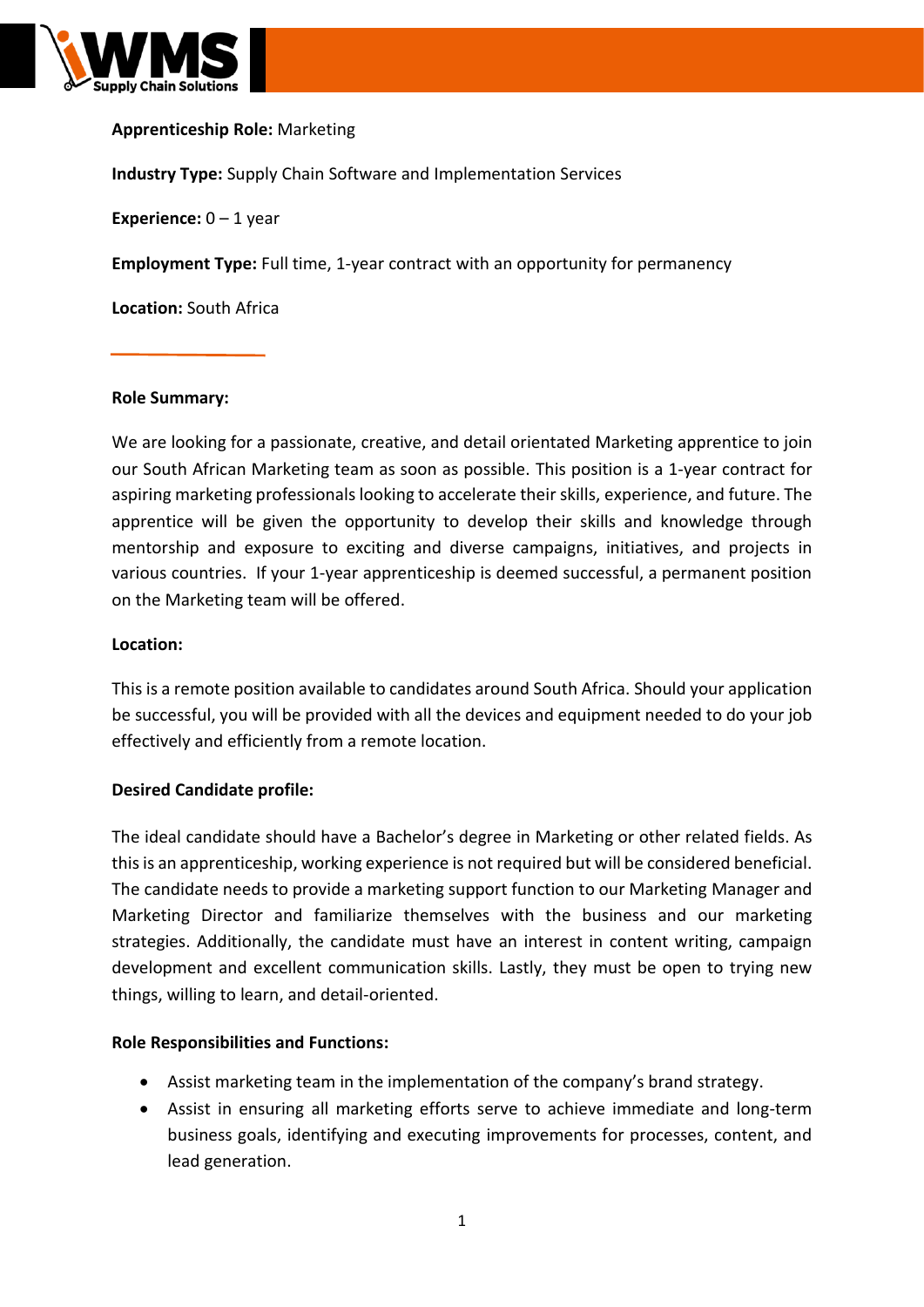

- Assist in developing high performing strategies, initiatives, and content that align with the Marketing departments projects and goals.
- Assist in developing content creation for social media, websites, and other online platforms.
- Liaise effectively with international partners, customers, and Marketing teammates on all tasks and projects.
- Monitor external online channels for content ideas and competitor performance.
- Contribute to lead generation.
- Conduct online performance reports and analytics.

# **Job Requirements:**

- Bachelor's degree in marketing, communication, advertising, or other related fields.
- Post Graduate degree in marketing or other related fields (Advantageous).
- 0 1 year of experience.
- Excellent MS Office skills.
- Experience with digital and graphic design software (advantageous).
- Excellent planning and administration skills.
- Strong understanding of all aspects of digital marketing, content marketing, web development, email marketing and design.
- Communicate and collaborate effectively with internal teams, external partners and customers.
- Detail orientated, energetic, curious, hardworking, and enthusiastic.
- Strong analytical, communication, creative, and problem-solving skills.
- Able to work productively from a remote location.
- Fluent in English.

# **About iWMS:**

iWMS is a Global company and an expert in critical supply chain fulfilment solutions. We specialize in Körber Supply Chain warehouse management system implementation, integrations, system health checks, support, and diagnosis.

We proactively seek complex and dynamic opportunities to serve our customers' needs with WMS solutions to streamline and grow their business and supply chain operations. We are a company that prides itself on delivering excellence to all our stakeholders and becoming trusted advisors for everybody with whom we engage. At iWMS, we value hard work, attention to detail, and a willingness to learn. We have created a safe, supportive, and progressive environment and culture that has been shaped from our core values of ownership, respect, pride, passion, and candour!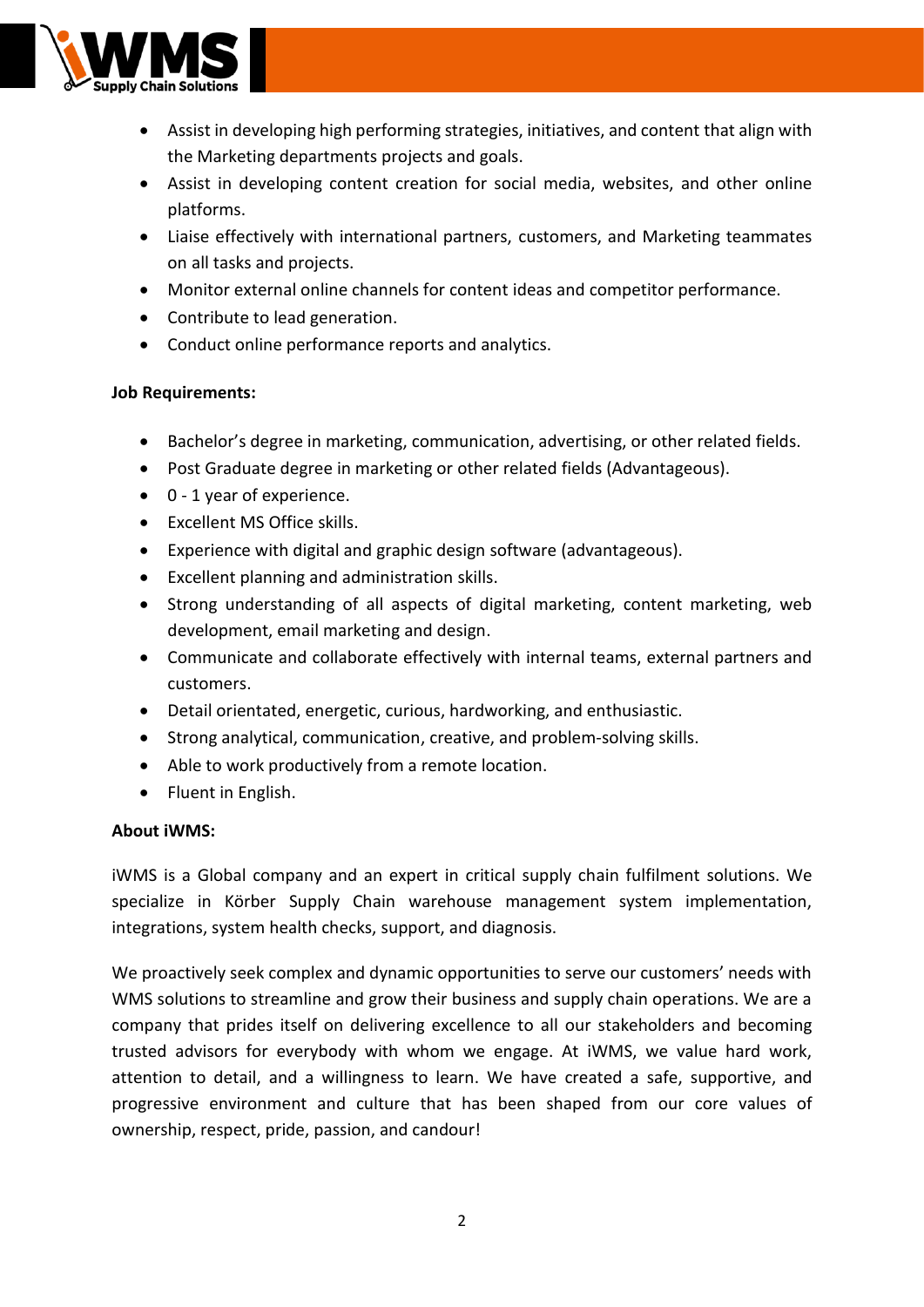

# **Why you should join the iWMS team!**

You will be a part of our **ACCELERATE** program - our Youth Empowerment Program aimed at addressing the issue of youth unemployment in South Africa. Through this structured program, we will provide you with the foundation you need to build a fruitful and exciting career. You will receive the training, mentorship, and exposure needed to accelerate your skills, experience, and future!



### **Other reasons to kick-start your career with iWMS:**

- We are a fast-growing company with an international presence.
- We deliver excellence to customers from different industries worldwide projects provide you with diversity, challenges, and excitement.
- Work flexibility we have mastered remote working and collaboration.
- Our teams are experienced, skilled, supportive, and driven to deliver excellence.
- Diversity you will have the opportunity to work with different teams from around the globe (India, USA, Canada, Australasia, and South Africa)
- We commit to advancing your skills based on your personal career goals.
- You will receive strong leadership, mentorship, training, and support to ensure your success and growth.
- We are more than just a company  $-$  we are a collaborative community committed to delivering excellence and becoming trusted partners for everybody with whom we engage.